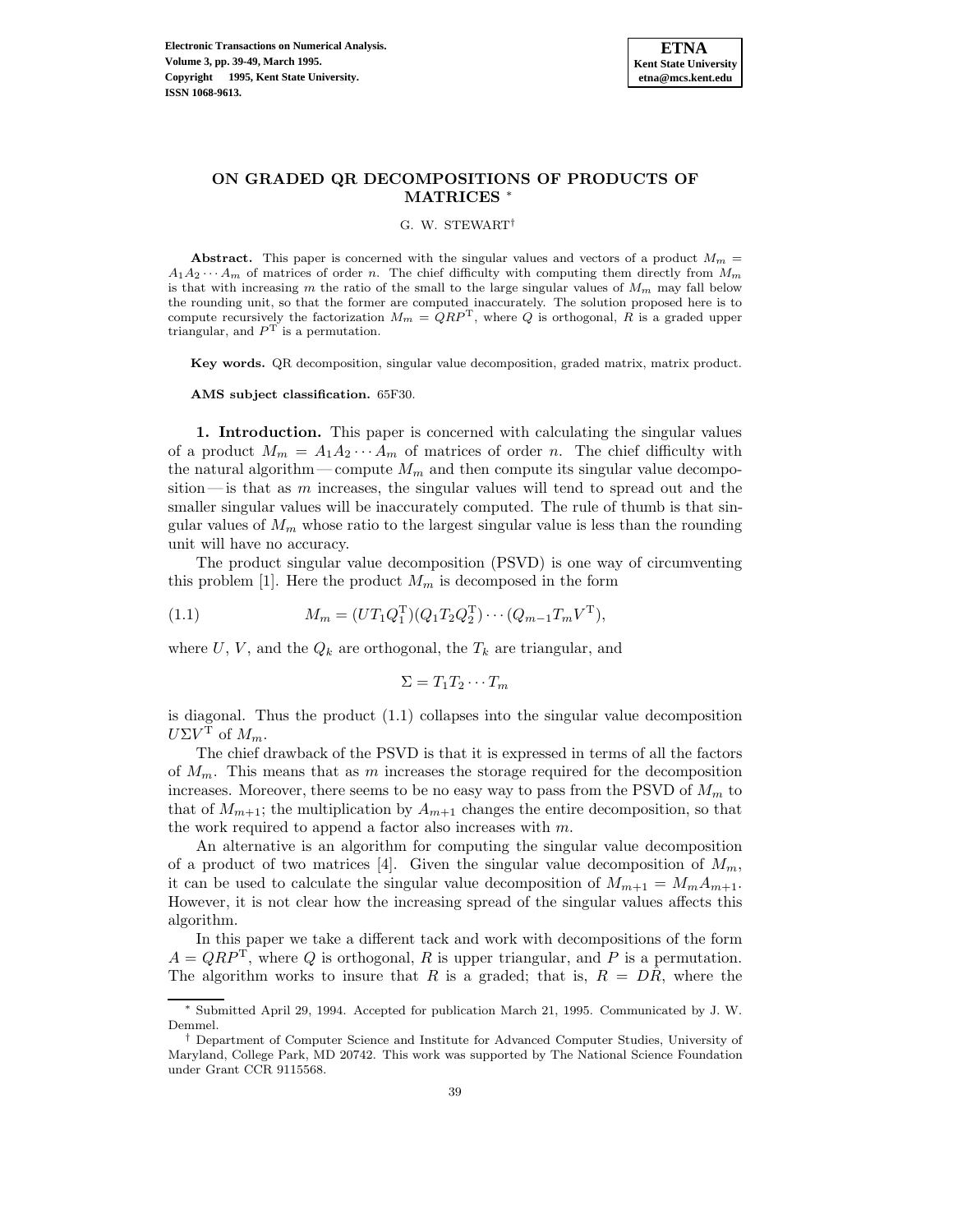elements in the upper half of  $\hat{R}$  are of order one and D is a diagonal matrix whose diagonal elements decrease in magnitude. The rule of thumb mentioned above—that the small singular values of a matrix are calculated inaccurately—need not hold for graded triangular matrices, so that very small singular values of  $M_m$  can usually be calculated from its graded factor  $R_m$ . Moreover, the product of graded triangular matrices is graded, so that in a decomposition analogous to  $(1.1)$ , we can multiply out the triangular factors. Thus the passage from a graded QRP decomposition of  $M_m$  to one of  $M_{m+1}$  does not involve all the previous decompositions.

In the next section, we will show how to compute a graded QRP decomposition of a product AB from a graded QRP decomposition of A. In Section 3 we argue informally that the algorithm preserves grading. Here we also point out that good estimates of the singular values can be obtained with a small amount of additional work (the mathematical justification is given in Appendix A). In Section 4 we give numerical examples to show that this procedure can be applied recursively to compute singular values of a product of matrices whose singular values have ratios far below the rounding unit. Matlab code for the procedure is given in an appendix to this paper.

A final point. Although we have chosen to work with QRP decompositions in which  $P$  is a permutation, it will be clear that  $P$  could equally well be an orthogonal matrix. Thus the approach taken here also applies to two-sided orthogonal decompositions such as the URV decomposition [6].

**2. The Algorithm.** In this section we will describe the algorithm for updating graded QRP decompositions. The description will be in two stages: first an overview at the matrix level, then a detailed description. The latter is required to understand why the algorithm preserves grading. We will assume that the reader is familiar with the pivoted QR decomposition and plane rotations.

The input to the algorithm is a graded QRP decomposition

$$
A = Q_A R_A P_A^{\mathrm{T}}
$$

of a matrix  $A$  and an unfactored matrix  $B$ . The output is a graded QRP decomposition of

(2.1) 
$$
C \equiv AB = Q_C R_C P_C^{\mathrm{T}}.
$$

The steps are as follows.

- 1. Compute the pivoted QR decomposition  $P_A^{\mathrm{T}}B = Q_B R_B P_C^{\mathrm{T}}$ .
- 2. Compute an orthogonal matrix U such that  $\hat{R}_A = U^{\mathrm{T}} R_A Q_B$  is upper triangular.
- 3. Set  $Q_C = Q_A U$ .
- 4. Set  $R_C = \hat{R}_A R_B$ .

It is easy to verify that the quantities so computed satisfy (2.1).

In some applications it is necessary to work with products of the form  $AB^{-1}$ . The above algorithm can be adapted to compute a graded QRP decomposition of  $AB^{-1}$ . The trick is to compute a graded PRQ decomposition of B, so that when the decomposition is inverted, it becomes a graded QRP decomposition of  $B^{-1}$ . This leads to the following algorithm.

- 1. Compute the pivoted QR decomposition  $BP_A = P_C R_B Q_B^T$ .
- 2. Compute an orthogonal matrix U such that  $\hat{R}_A = U^{\mathrm{T}} R_A Q_B$  is upper triangular.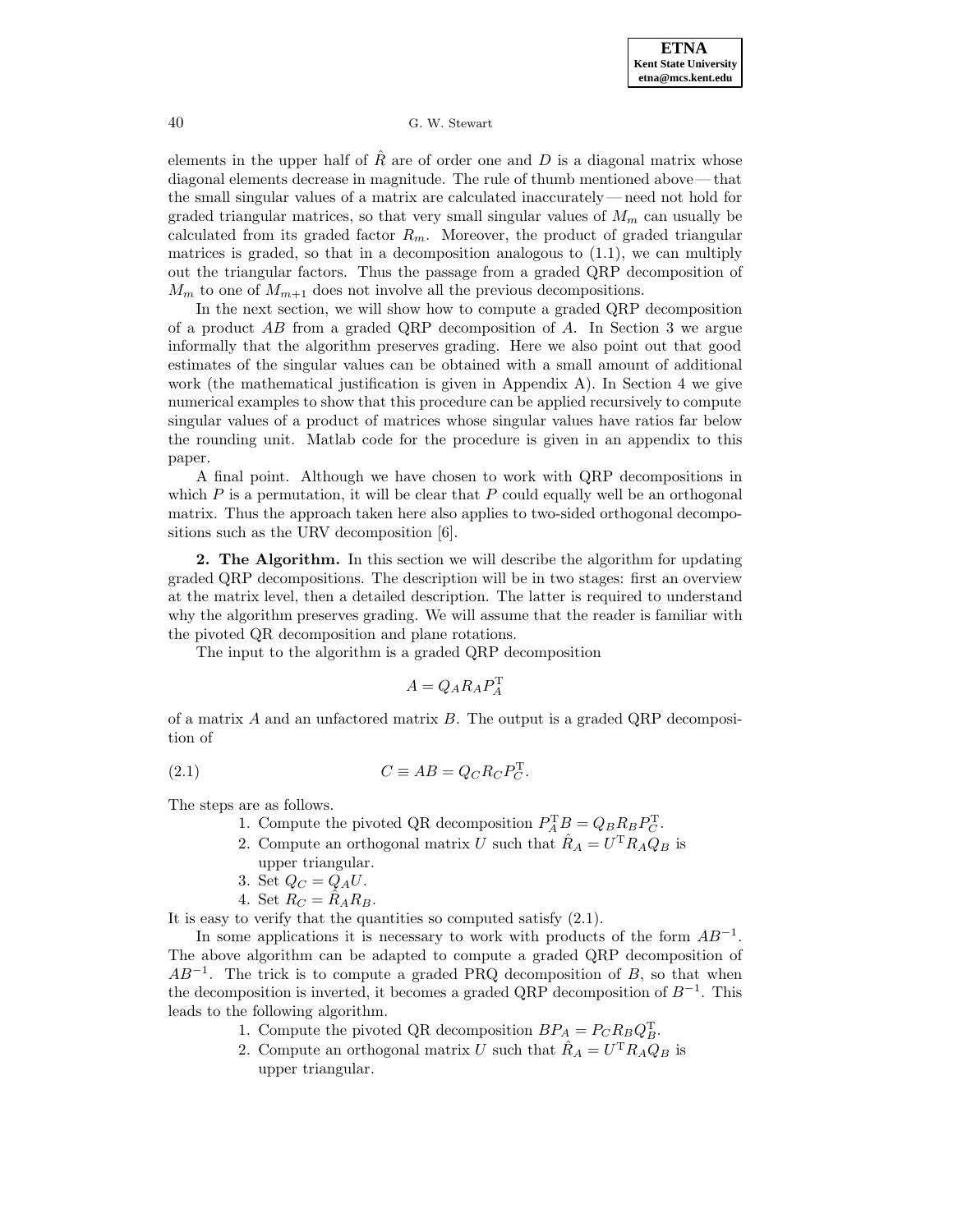3. Set 
$$
Q_C = Q_A U
$$
. 4. Set  $R_C = \hat{R}_A R_B^{-1}$ .

In applications in which it is desired to compute powers of a single matrix A, we may wish to proceed by matrix squaring; that is, by computing the sequence  $A, A^2$ ,  $A^4, \ldots$  Thus given a graded QRP decomposition of  $A^k$  we wish to compute a graded QRP decomposition of  $A^k A^k$ . More generally, given graded QRP decompositions of A and B it is possible to compute a graded decomposition of their product, i.e., of  $(Q_A R_A P_A^T)(Q_B R_B P_B^T)$ . The algorithm goes as follows.

- 1. Compute the QR-decomposition  $P_A^{\rm T} Q_B = V D$ . Note that D will be diagonal because  $P_A^{\mathrm{T}} Q_B$  is orthogonal.
- 2. Compute an orthogonal matrix U such that  $\hat{R}_A = U^{\mathrm{T}} R_A V$  is upper triangular.
- 3. Set  $P_C = P_B$ ,  $Q_C = Q_A U$ , and  $R_C = \hat{R}_A D R_B$ .

We will now consider the particulars. Since the three algorithms sketched above are variants of one another, we will treat only the first. The reader may find it helpful to consult the matlab program in Appendix B.

The first step in the above algorithm is accomplished with plane rotations. Specifically, rotations in the  $(i, i+1)$ -plane eliminate elements in  $P<sup>T</sup>B$  in the order indicated below:

$$
\begin{pmatrix} b & b & b & b & b \\ b^4 & b & b & b & b \\ b^3 & b^7 & b & b & b \\ b^2 & b^6 & b^9 & b & b \\ b^1 & b^5 & b^8 & b^{10} & b \end{pmatrix}.
$$

Before the kth column is processed, the column in the trailing principal submatrix whose 2-norm is largest is located, and the *entire* column is swapped with the kth. (The matlab code in the appendix inefficiently computes the norms ab initio. In practice, the norms should be downdated as in [2].)

In the second step, the rotations generated in the first are applied to  $R_A$ . When a rotation in the  $(i, i + 1)$ -plane is postmultiplied into  $R_A$ , it creates a nonzero element in the  $(i+1, i)$ -position. This element is eliminated by premultiplying by a rotation in the  $(i, i + 1)$ -plane. The process is illustrated in Figure 2.1. Here the arrows indicate the plane of the rotation to be applied, and a hat indicates an element destined to be annihilated.

The rotations from the first step can be applied to  $R_A$  as soon as they are generated, which saves having to store them. Similarly the rotations that make up  $U$  can be accumulated in  $Q_A$ , so that at the end  $Q_A$  will be transformed into  $Q_C$ . Thus in the implementation steps one, two and three are completely interleaved.

When a product of the form  $A_1A_2\cdots A_m$  is to be processed, the procedure can be started by setting  $A = Q_A = P_A = I$  and  $B = A_1$ . In this case step two should be skipped and the rotations from step one accumulated in  $Q_A$ .

The algorithm is quite inexpensive. An operation count shows that it requires  $5\frac{1}{6}n^3$  additions and  $10\frac{1}{6}n^3$  multiplications. When n is large enough, scaled rotations [3, §5.1.13] can be used to reduce the number of multiplications to  $5\frac{1}{6}n^3$ . In this case, the algorithm can be compared with five matrix multiplications.

**3. Grading.** Grading enters into the algorithm in three places: in step one, where it is established, and in steps two and three, where it must be maintained. We will consider each step in turn.

**ETNA Kent State University etna@mcs.kent.edu**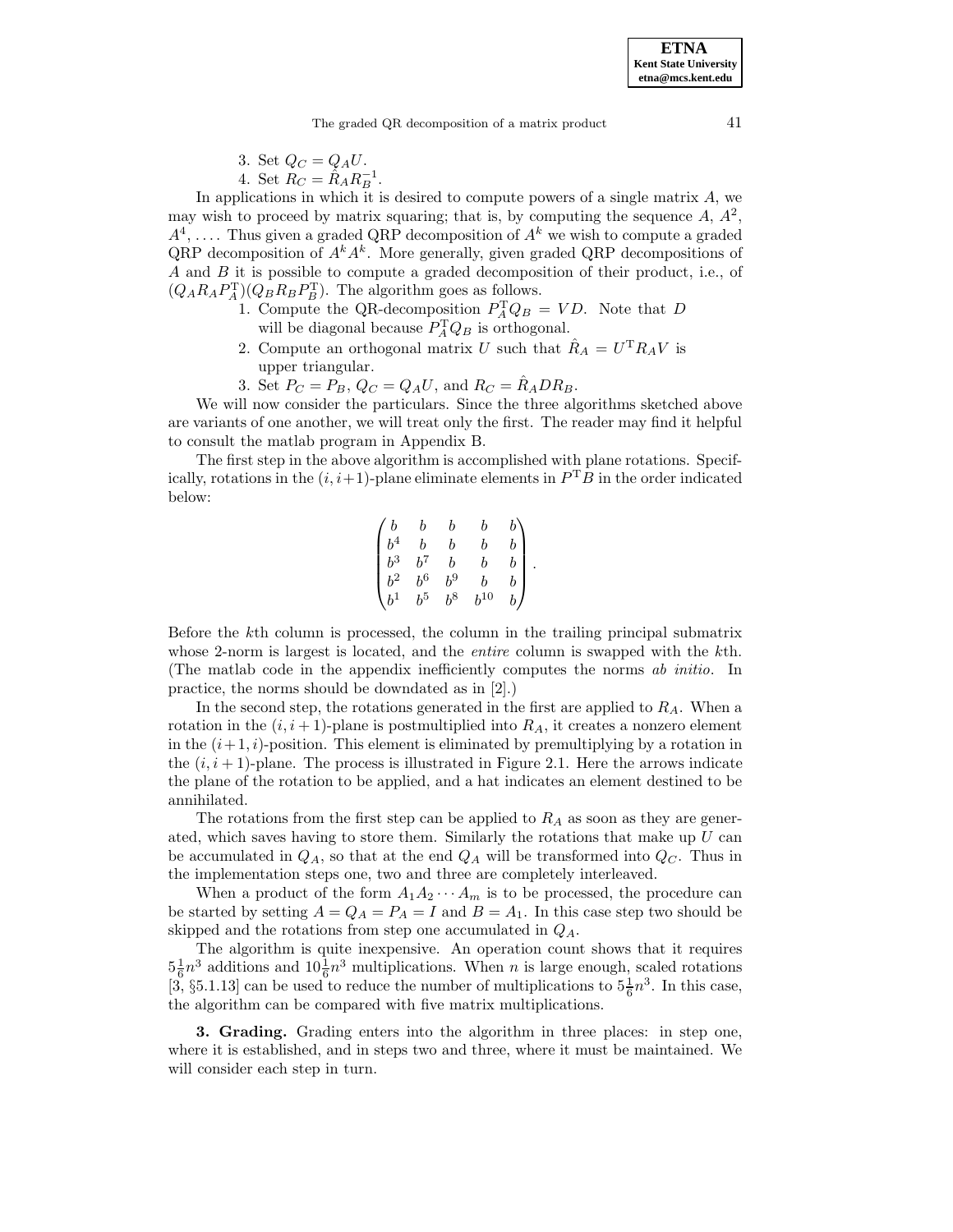

In step one we have used pivoting on column norms to establish a grading. This is the simplest method in an arsenal of techniques designed to reveal the rank of a matrix. Although there is a famous counter-example for which the method fails [3, §5.5.7], in practice it works well. However, as we mentioned in the introduction, other rank revealing decompositions may be substituted for the QR decomposition obtained by pivoting on column norms.

Turning now to step two of the algorithm, let us see how grading in  $R_A$  can be lost. The transformation of the trailing  $2 \times 2$  matrix is typical. Let it be written

$$
\begin{pmatrix} \alpha & \beta \\ 0 & \delta \end{pmatrix}.
$$

For definiteness we will suppose that  $\sqrt{\alpha^2 + \beta^2} = 1$  and that  $\delta$  is small, so that the matrix has a marked grading. After postmultiplying by the rotation from the reduction of  $P^{T}B$ , we have

$$
\begin{pmatrix} \bar{\alpha} & \bar{\beta} \\ \bar{\gamma} & \bar{\delta} \end{pmatrix},
$$

where  $\sqrt{\bar{\alpha}^2 + \bar{\beta}^2} = 1$  and  $\sqrt{\bar{\gamma}^2 + \bar{\delta}^2} = |\delta|$ . Thus the postmultiplication leaves the grading unaffected, at least normwise.

We must now premultiply by a plane rotation to reduce  $\bar{\gamma}$  to zero. This rotation has the form

$$
\frac{1}{\nu} \begin{pmatrix} \bar{\alpha} & \bar{\gamma} \\ -\bar{\gamma} & \bar{\alpha} \end{pmatrix},
$$

where

$$
\nu=\sqrt{\bar{\alpha}^2+\bar{\gamma}^2}.
$$

It follows that the (2, 2)-element is

$$
\hat{\epsilon} = \frac{\bar{\alpha}\bar{\delta} - \bar{\beta}\bar{\gamma}}{\nu},
$$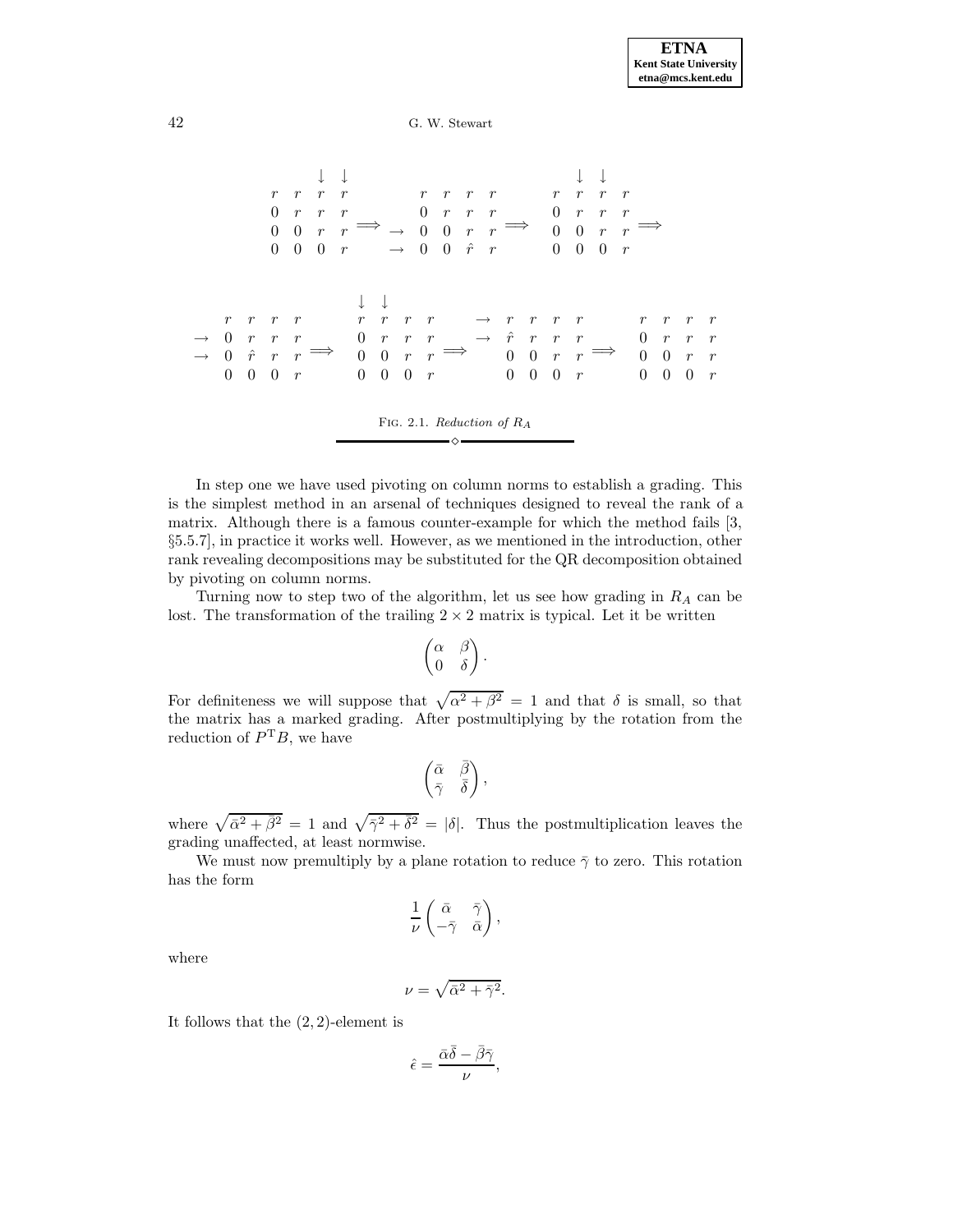whence

(3.1) 
$$
|\hat{\epsilon}| \le \sqrt{2} \frac{\epsilon}{\nu}.
$$

Now the way grading is lost is for a large element in one row to overwhelm a small element in another row. The inequality (3.1) shows that this can happen only if  $\nu$  is small or equivalently  $\bar{\alpha}$  is small. But

$$
\bar{\alpha} = c\alpha + s\beta,
$$

where c and s are the cosine and sine from the reduction of  $P_A^{\rm T}B$ . Since these numbers are unrelated to  $\alpha$  and  $\beta$ , it is extremely unlikely that  $\alpha$  will be very much less than one.

Finally, consider the grading of the product  $R_A R_B$ . Let

$$
\hat{R}_A = \text{diag}(\epsilon_1, \dots, \epsilon_n) \hat{R}
$$
 and  $R_B = \text{diag}(\delta_1, \dots, \delta_n) R$ ,

where the elements of R and R are of order one in magnitude and the  $\epsilon$ 's and  $\delta$ 's are decreasing. Then the  $(i, j)$ -element of  $R_A R_B$  is

$$
\delta_i \epsilon_i (\hat{r}_{ii} r_{ij} + \sum_{k=i+1}^j \frac{\delta_k}{\delta_i} \hat{r}_{ik} r_{kj}).
$$

Since  $\delta_k/\delta_i < 1$ , we can expect the *i*th row of  $R_C$  to be about  $\delta_i \epsilon_i$  in size.

It is hardly necessary to point out that these arguments are informal. Even the definition of a graded triangular matrix is too stringent: in practice we would expect the rows of a graded matrix to have occasional elements that are uncharacteristically small. Nonetheless, experience, folklore, and limited analytical results all suggest than the ills that can potentially beset graded matrices do not often occur in practice.

If the grading is sharp enough, we can get a cheap estimate of the singular values of a graded triangular matrix R. Let  $\delta_1, \delta_2, \ldots, \delta_n$  be the grading factors. Suppose that we have determined an orthogonal matrix  $V$  such that  $RV$  is lower triangular. Since postmultiplication by  $V$  does not change the norms of the rows of  $R$ , the elements of  $RV$  will be of the sizes indicated below for  $n = 5$ :

(3.2) 
$$
RV \cong \begin{pmatrix} \delta_1 \\ \delta_2 & \delta_2 \\ \delta_3 & \delta_3 & \delta_3 \\ \delta_4 & \delta_4 & \delta_4 \\ \delta_5 & \delta_5 & \delta_5 & \delta_5 \end{pmatrix}.
$$

Let  $\rho_1 = 0$ ,  $\rho_i = \delta_i/\delta_{i-1}$   $(i = 2, \ldots, n)$ , and  $\rho_{n+1} = 0$ . Then if  $\rho_i$  and  $\rho_{i+1}$  are not too large, the *i*th diagonal element of  $RV$  approximates a singular value of  $R$  with relative error that is approximately bounded by  $\frac{1}{2}(\rho_i^2 + \rho_{i+1}^2)$ . (For more details see Appendix A.) Thus for about a third again the work (that is, the cost of computing  $RV$ ) we can obtain estimates of the singular values, estimates that are often very accurate.

**4. Numerical Results.** The main problem with testing the algorithm is constructing test cases whose answers can be easily recognized. The solution taken here is an extension of an idea in [4].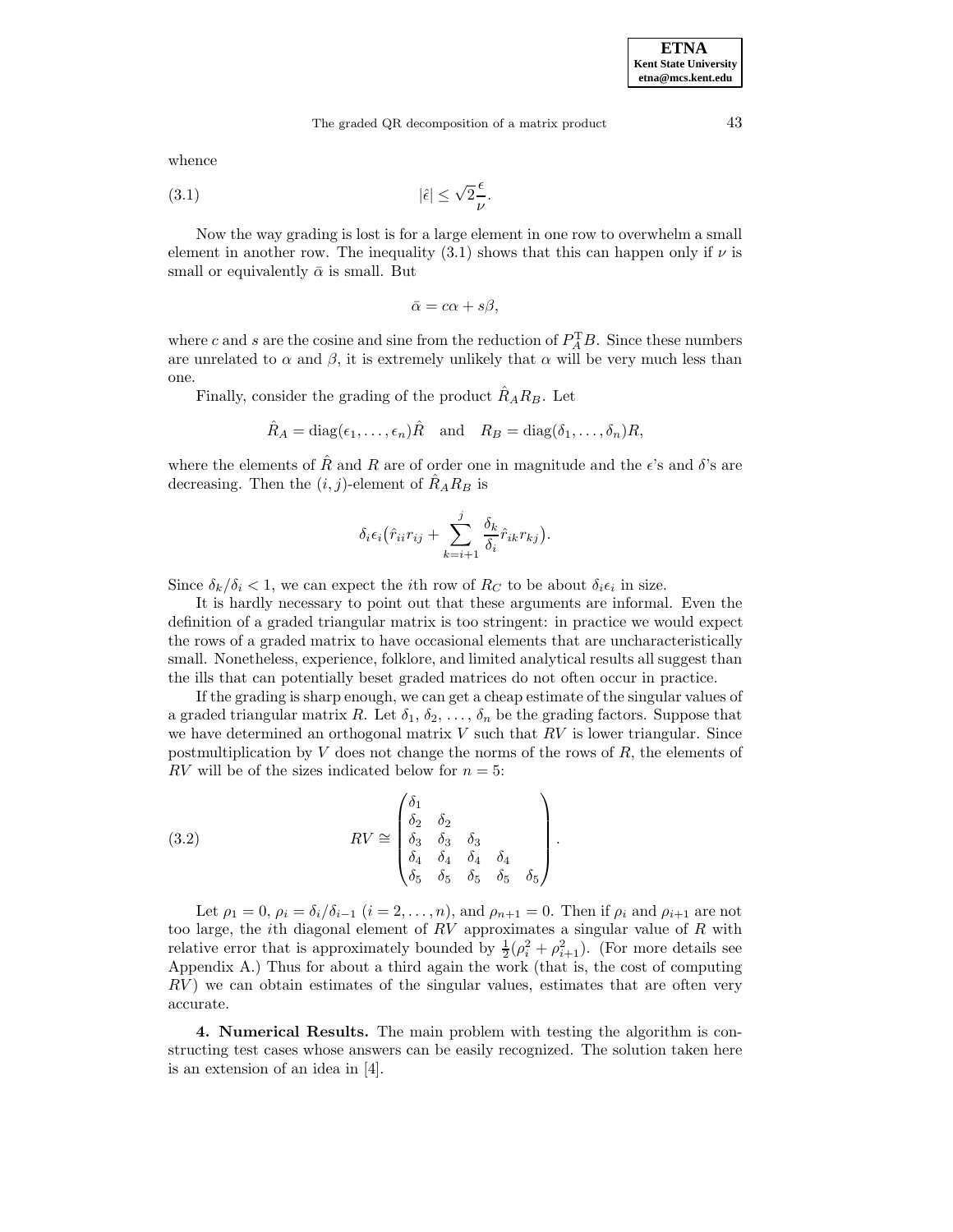The matrices  $U$  and  $V$  of left and right singular vectors are calculated from a random normal matrix, and a diagonal matrix  $\Sigma$  is chosen. Two matrices A and B are defined by

$$
A = U\Sigma V^{\mathrm{T}} \quad \text{and} \qquad B = V\Sigma U^{\mathrm{T}}.
$$

For a given  $m$ , a QRP decomposition of the product

$$
M_{2m+1} = A \overbrace{BABA\cdots BA}^{m}
$$

is calculated. The singular value decomposition of  $M_{2m+1}$  is

$$
M_{2m+1} = U\Sigma^{2m+1}V^{\mathrm{T}},
$$

so that a correct answer can easily be recognized. Note that  $B$  and  $A$  are accumulated individually to avoid working with the positive definite product  $BA$ , which might create a bias in favor of the algorithm.

The first test, in which  $\Sigma = diag(1, 0.1, 0.01, 0.001, 0.0001)$ , is designed to push the singular values toward the underflow point. The following table contains the singular values of  $M_{2m+1}$  and their relative errors for three values of m.

| $m=5$       |             |           |             |             |  |
|-------------|-------------|-----------|-------------|-------------|--|
| $1.0e + 00$ | $1.0e-11$   | $1.0e-22$ | $1.0e - 33$ | $1.0e-44$   |  |
| $3.9e-15$   | $1.1e-14$   | $1.1e-14$ | $4.0e-14$   | $6.3e-13$   |  |
| $m=10$      |             |           |             |             |  |
| $1.0e + 00$ | $1.0e - 21$ | $1.0e-42$ | $1.0e-63$   | 1.0e-84     |  |
| $7.4e-15$   | $2.0e-14$   | $2.1e-14$ | $6.2e-14$   | $1.3e-12$   |  |
| $m=20$      |             |           |             |             |  |
| $1.0e + 00$ | $1.0e-41$   | $1.0e-82$ | $1.0 - 123$ | $1.0 - 164$ |  |
| $1.4e-14$   | $3.9e-14$   | $4.1e-14$ | $1.0e-13$   | $2.6e-12$   |  |

For  $m = 20$  the smallest singular value decreases by 160 orders of magnitude, yet it is computed with almost full accuracy. Incidentally, most of the inaccuracy in this singular value is not due to the algorithm at all, but to the fact that the singular value 0.0001 is represented inaccurately in the original matrix.

The second test takes longer run down a gentler grade. For this case

$$
\Sigma = diag(1, 0.99, 0.8, 0.7, 0.6).
$$

The first two rows of the following results are as above.

 $m = 20$ 

|          | $III = 2.0$ |             |             |             |             |  |
|----------|-------------|-------------|-------------|-------------|-------------|--|
|          | $1.0e + 00$ | $6.6e - 01$ | $1.3e-02$   | $1.0e-04$   | $4.4e-07$   |  |
|          | $1.3e-14$   | $4.6e-15$   | $1.8e-14$   | $4.0e-15$   | $6.5e-15$   |  |
|          | $9.1e - 01$ | $7.2e-01$   | $1.3e-02$   | $1.0e-04$   | $4.4e-07$   |  |
|          | $9.3e - 02$ | $8.5e-02$   | $7.7e - 05$ | $5.0e - 06$ | $4.4e-07$   |  |
|          | $m=40$      |             |             |             |             |  |
|          | $1.0e + 00$ | $4.4e-01$   | $1.9e - 04$ | $1.4e-08$   | $2.8e-13$   |  |
|          | $2.5e-14$   | $8.6e - 15$ | $3.8e - 14$ | $7.0e-15$   | $1.3e-14$   |  |
|          | $9.3e - 01$ | $4.7e - 01$ | 1.9e $-04$  | $1.4e-08$   | 2.8e-13     |  |
|          | $6.8e-02$   | $6.4e-02$   | $3.6e - 08$ | $4.3e-10$   | $1.0e-11$   |  |
| $m = 80$ |             |             |             |             |             |  |
|          | $1.0e + 00$ | $1.9e - 01$ | $4.2e - 08$ | $2.4e-16$   | $1.1e - 25$ |  |
|          |             |             |             |             |             |  |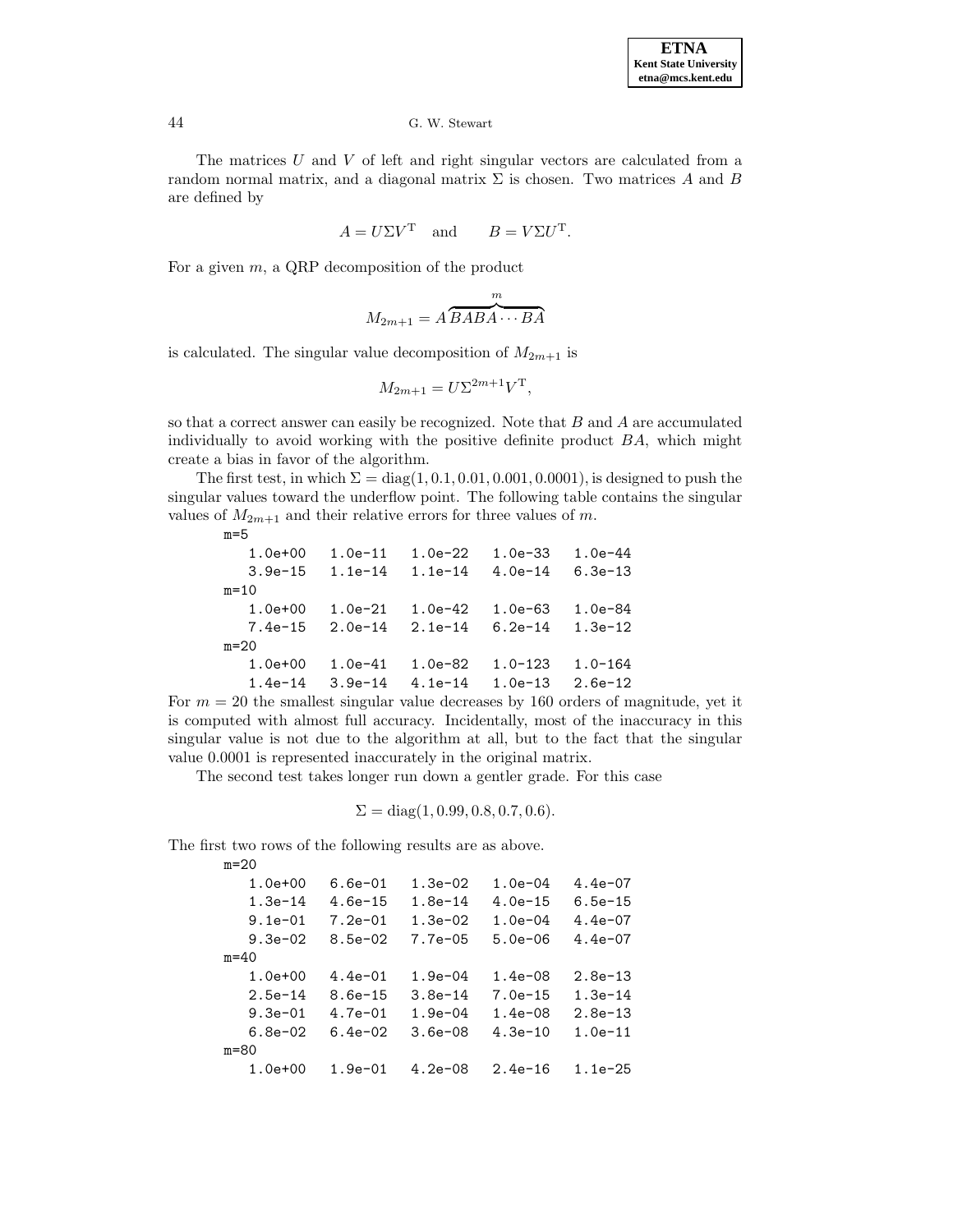|  | $4.8e-14$ $1.8e-14$ $7.1e-14$ $1.5e-14$ $2.7e-14$ |  |
|--|---------------------------------------------------|--|
|  | $9.8e-01$ $2.0e-01$ $4.2e-08$ $2.4e-16$ $1.1e-25$ |  |
|  | $1.7e-02$ $1.7e-02$ $7.9e-14$ $1.5e-14$ $2.7e-14$ |  |

Again the algorithm computes the singular values with almost full accuracy. Rounding error accumulates, but very slowly.

The third row contains the diagonal elements of  $RV$  [see (3.2)], which approximate the singular values of the product, and the fourth row contains their relative errors. For  $m = 20$ , the last three singular values are well approximated (note how it is the square of the grading that governs the accuracy). There is even useful information about the magnitudes of the first two singular values. The approximations become more accurate as m increases.

To see how the algorithm performs on a matrix of moderate size with a natural distribution of singular values, A was taken to be a random normal matrix of order 50 with B generated as described above. The algorithm was run for  $m = 2$ . The results are too voluminous to present in their entirity, but the data for the smallest six singular values illustrates what is happening.

| $2.9e+00$ 6.7e-01 1.5e-01 3.7e-02 2.7e-04 1.2e-07                 |  |  |
|-------------------------------------------------------------------|--|--|
| $7.4e-15$ 5.0e-15 1.0e-15 1.1e-14 1.2e-14 1.0e-15                 |  |  |
| $3.0$ e+00 $5.4$ e-01 $1.8$ e-01 $3.8$ e-02 $2.7$ e-04 $1.2$ e-07 |  |  |
| $5.9e-02$ $2.3e-01$ $1.8e-01$ $4.7e-03$ $2.5e-08$ $7.0e-08$       |  |  |

The singular values of the computed product are quite accurate. The approximations give one or two figures—more when the local grading is strong.

In a completely different example, we tested the algorithm for updating the product of two graded QR decompositions by using it to compute  $A^{2^k}$ . The initial matrix was  $A = X^{-1}$ diag(1, 0.8, 0.7, 0.5)X, where X is a random normal matrix. The initial graded QRP decomposition of A was computed from the usual algorithm. Then the algorithm for updating the product of graded QRP decompositions was used to compute the graded QRP decompositions of  $A^2$ ,  $A^4$ , ....

The smallest eigenvalue of  $C_k = A^{2^k}$  is 0.5<sup>2k</sup>. Even for modest values of k this eigenvalue is too small to be computed from  $C_k$  itself. However, since the R factor of the QRP decomposition of  $C_k$  is graded, we can accurately compute its inverse and hence  $C_k^{-1}$ . From  $C_k^{-1}$  we can compute the inverse of the smallest eigenvalue of  $C_k$ . For  $k = 8$ , this eigenvalue is on the order of 10<sup>-77</sup>. It was represented in the  $QRP$  decomposition of  $C_8$  to about thirteen decimal digits.

**5. Conclusions.** The main recommendation for this algorithm is its simplicity and efficiency. The matlab code attests its simplicity. Its efficiency is attested by the operation counts. The only question is: does it work? Here we have only been able to give an informal analysis and limited examples, either of which alone might be considered insufficient. Together, I believe, they make a strong case for the algorithm.

## REFERENCES

- [1] A. BOJANCZYK, J. G. NAGY, AND R. J. PLEMMONS, Block RLS using row Householder reflections, Linear Algebra Appl., 188–189 (1993), pp. 31–62.
- [2] J. J. Dongarra, J. R. Bunch, C. B. Moler, and G. W. Stewart, LINPACK User's Guide, SIAM, Philadelphia, 1979.
- [3] G. H. GOLUB AND C. F. VAN LOAN, Matrix Computations, Johns Hopkins University Press, Baltimore, Maryland, 2nd ed., 1989.
- [4] M. T. HEATH, A. J. LAUB, C. C. PAIGE, AND R. C. WARD, Computing the SVD of a product of two matrices, SIAM J. Sci. Statist. Comput., 7 (1986), pp. 1147–1159.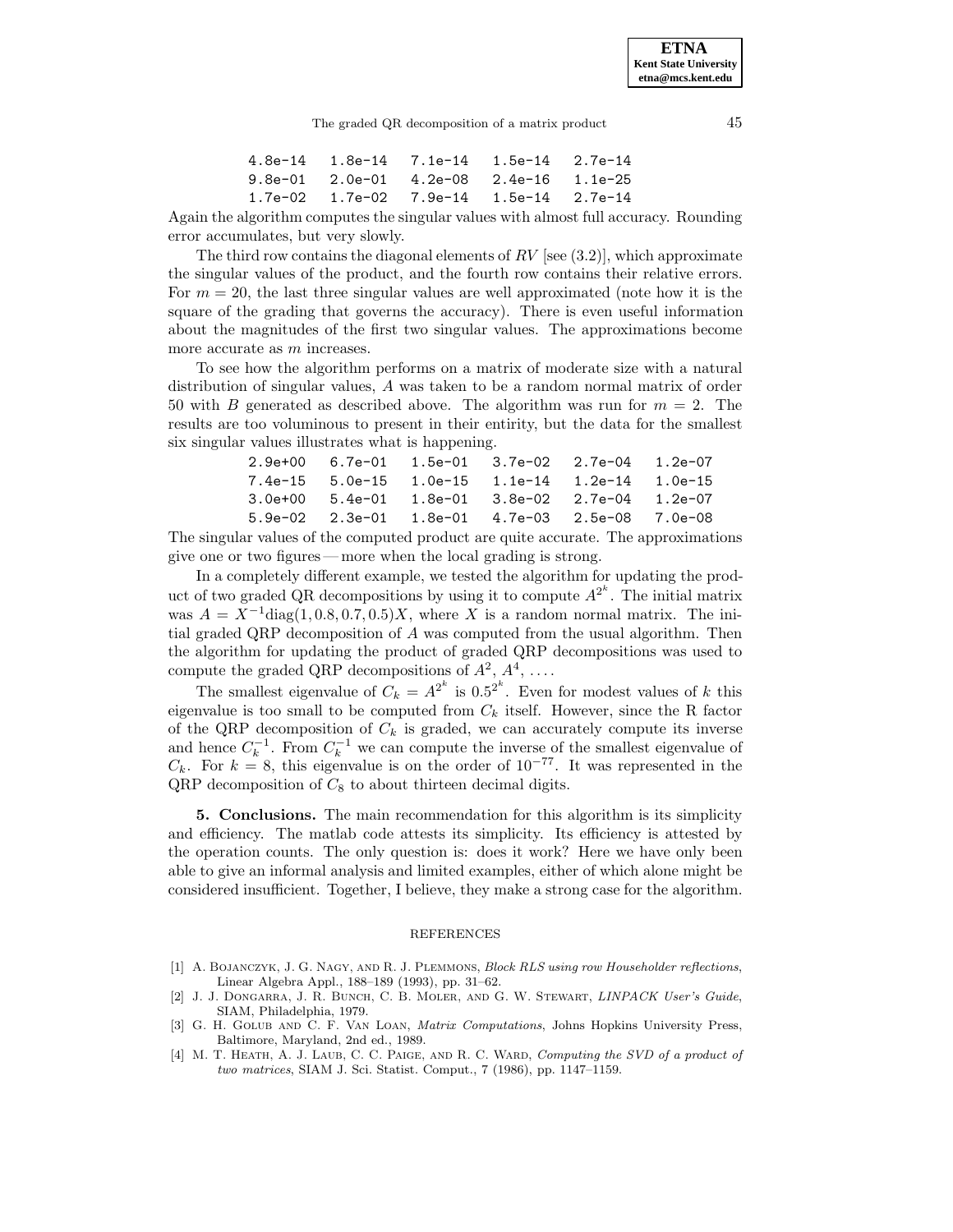

- [5] R. Mathias and G. W. Stewart, A block qr algorithm and the singular value decomposition, Linear Algebra Appl., 182 (1993), pp. 91–100.
- [6] G. W. Stewart, An updating algorithm for subspace tracking, IEEE Trans. Signal Processing, 40 (1992), pp. 1535–1541.

**Appendix A: On the Singular Values of Graded Matrices.** In this appendix we show that the singular values of a matrix with the structure (3.2) are approximated by the diagonal elements of the matrix. We will use the following theorem of Mathias and Stewart [5] (which we have weakened slightly for the sake of simplicity). Here  $||A||$  denotes the spectral norm of A and inf(A) is the smallest singular value of A.

Let

$$
T = \frac{k}{n-k} \begin{pmatrix} P & H \\ 0 & Q \end{pmatrix}
$$

be a block triangular matrix, and suppose that  $||Q|| / \inf(P)$ ,  $||H|| / \inf(P) < 1$ . Let  $\sigma_1 \geq \cdots \geq \sigma_n$  be the singular values of T and  $\hat{\sigma}_1 \geq \cdots \geq \hat{\sigma}_n$  be the singular values of  $diag(P,Q)$ . Then

$$
1 \ge \frac{\hat{\sigma}_i}{\sigma_i} \ge (1 - \tau^2)^{\frac{1}{2}}, \qquad i = 1, 2, ..., k,
$$

and

$$
1 \ge \frac{\sigma_i}{\hat{\sigma}_i} \ge (1 - \tau^2)^{\frac{1}{2}}, \qquad i = k + 1, k + 2, \dots, n,
$$

where

$$
\tau^{2} = \frac{(\|H\|/\inf(P))^{2}}{1 - (\|Q\|/\inf(P))^{2}}.
$$

The theorem states that approximations of the singular values of  $T$  with high relative accuracy can be found in the diagonal blocks of P and Q.

To apply the theorem, let the matrix  $L = RV$  of (3.2) be written in the form

$$
L = \mathrm{diag}(\delta_1, \delta_2, \dots, \delta_n)\hat{L},
$$

where the rows of  $\hat{L}$  have norm one. Partition L in the form

$$
\begin{array}{ccc}\nk-1 & 1 & n-k \\
k-1 & \begin{pmatrix} L_{11} & 0 & 0 \\
\ell_{21}^{\rm T} & \lambda_{22} & 0 \\
n-k & L_{31} & \ell_{32} & L_{33}\n\end{pmatrix}.\n\end{array}
$$

We wish to assess the accuracy of  $\lambda_{22}$  as a singular value of L. The approach is to apply the above theorem twice.

In the first application we set  $P = L_{11}$ , which amounts to throwing out  $\ell_{21}^{\rm T}$  and  $L_{31}$ . In this case

$$
\inf(P) = \inf(L_{11}) = \inf(\text{diag}(\delta_1, \ldots, \delta_{k-1})\hat{L}_{11}) \ge \delta_{k-1} \inf(L_{11}).
$$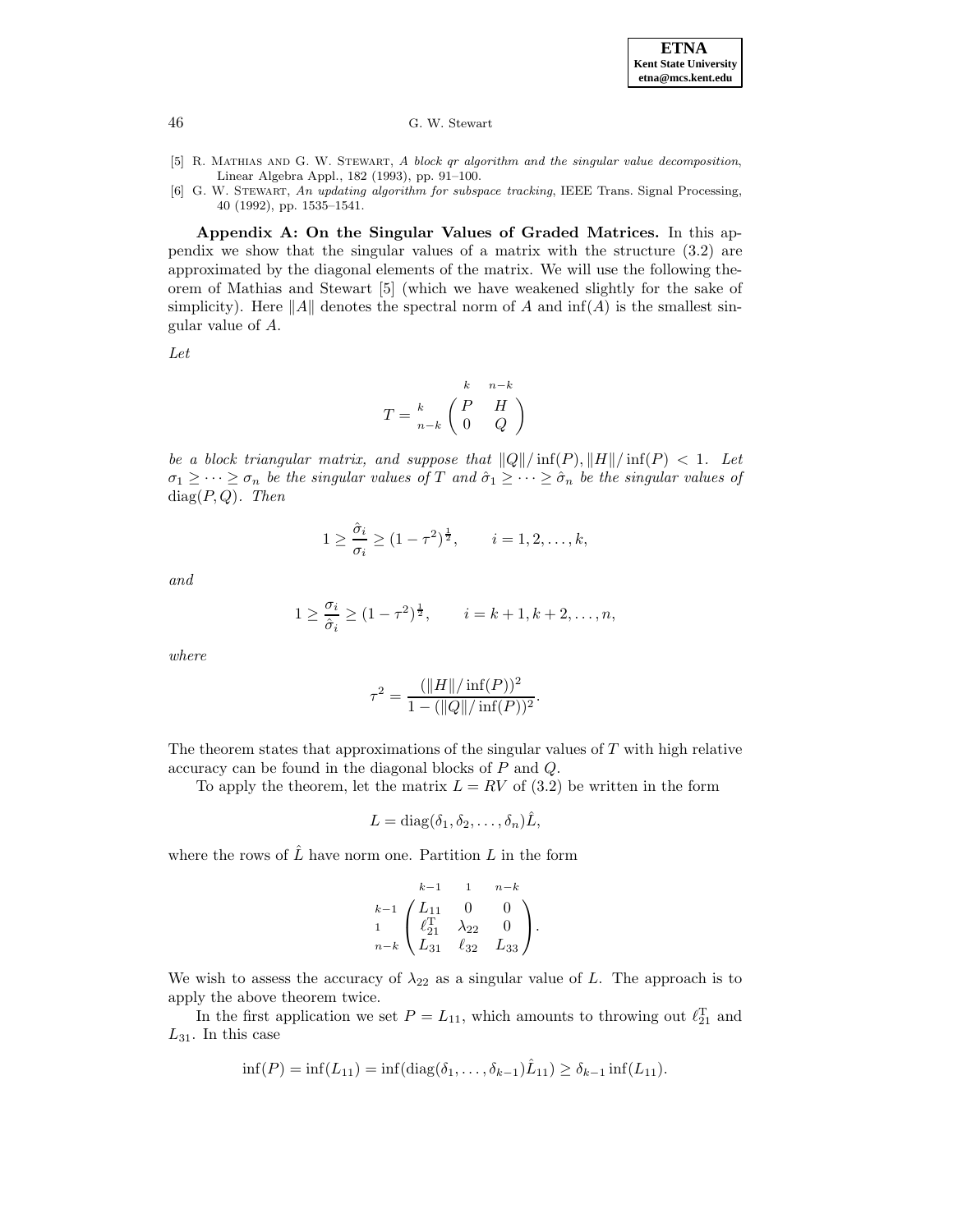Moreover, since the rows of  $\hat{L}$  have norm one,

$$
||H||, ||Q|| \leq \delta_k \sqrt{1 + (\delta_{k+1}/\delta_k)^2 + \cdots (\delta_n/\delta_k)^2}.
$$

Consequently if we set

(A.1)  
\n
$$
\rho_{1k} = \frac{\delta_k \sqrt{1 + (\delta_{k+1}/\delta_k)^2 + \cdots + (\delta_n/\delta_k)^2}}{\delta_{k-1} \inf(L_{11})}
$$
\n
$$
\equiv \rho_k \frac{\sqrt{1 + (\delta_{k+1}/\delta_k)^2 + \cdots + (\delta_n/\delta_k)^2}}{\inf(L_{11})},
$$

then

$$
\tau_1^2 = \frac{\rho_{1k}^2}{1-\rho_{1k}^2}
$$

bounds the perturbation in the singular values.

The second step is to take  $P = \lambda_{22}$  in the matrix

$$
\begin{pmatrix} \lambda_{22} & 0 \\ \ell_{32} & L_{33}, \end{pmatrix},
$$

which amounts to setting  $\ell_{32}$  to zero, leaving  $\lambda_{22}$  as a singular value of the perturbed matrix. Here  $\inf(P) = |\lambda_{22}|$ . Moreover,

$$
||H||, ||Q|| \leq \delta_{k+1} \sqrt{1 + (\delta_{k+2}/\delta_{k+1})^2 + \cdots + (\delta_n/\delta_{k+1})^2}.
$$

Consequently, if we set

$$
\rho_{2,k+1} = \rho_{k+1} \frac{\sqrt{1 + (\delta_{k+2}/\delta_{k+1})^2 + \cdots + (\delta_n/\delta_{k+1})^2}}{|\lambda_{kk}|/\delta_k},
$$

then

$$
\tau_2^2 = \frac{\rho_{2,k+1}^2}{1 - \rho_{2,k+1}^2}
$$

bounds the effect of the second perturbation.

For small  $\rho_{1k}$  and  $\rho_{2,k+1}$ , the total bound on the relative perturbation is approximately  $(\rho_{1k}^2 + \rho_{2,k+1}^2)/2$ . Note that in (A.1) we have written  $\rho_{1k}$  as the product of  $\rho_k$  with a magnification factor that in general will be greater than one. If the grading is strong the denominator  $\sqrt{1+(\delta_{k+1}/\delta_k)^2 + \cdots + (\delta_n/\delta_k)^2}$  will be very near one. In our application, the pivoting in the algorithm tends to keep  $\inf(L_{11})$  from becoming very small. Hence it is the ratio  $\rho_k = \delta_k/\delta_{k-1}$  that controls the accuracy of the kth diagonal element as an approximate singular value. Similar comments can be made about  $\rho_{2,k+1}$ .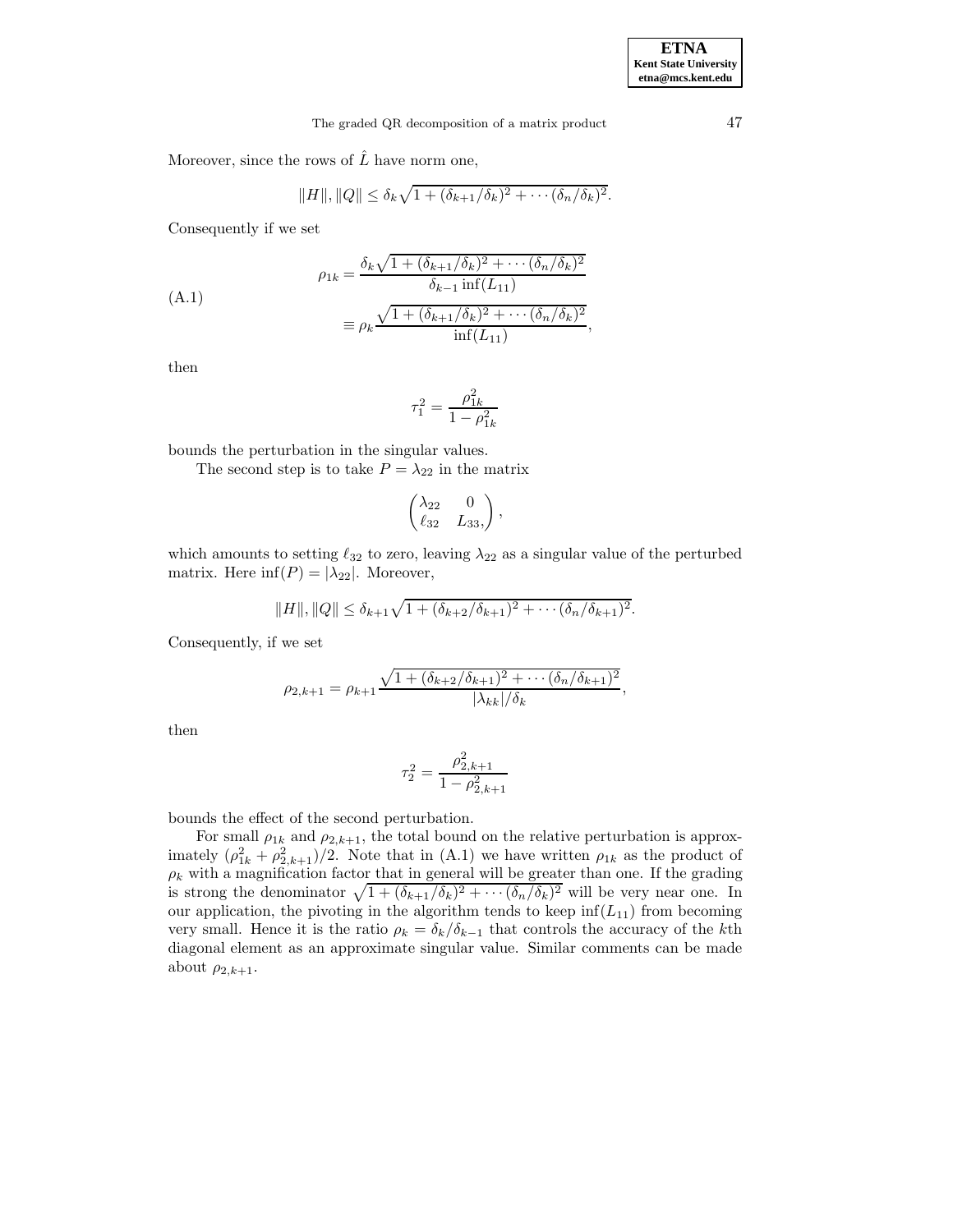**Appendix B: Program Listings.**

```
function [rc, qc, pc] = prodqrp(ra, qa, pa, b, first)
%
% Given a qrp factorization of a matrix a and a matrix b
% prodqrp computes a qrp factorization of a*b.
% To start the factorization set invoke
%
% prodqrp(eye(n), eye(n), 1:n, a, 1)
%
% Designed and coded by G. W. Stewart, April 8, 1994.
%
   n = size(n, 1);qc = qa;%
% Accumulate the permutation pa in b.
%
   for i=1:n-1
      b([i,pa(i)],:) = b([pa(i),i],:);end
%
% Compute a qrp factorization of b and update.
%
   for k=1:n-1
      for j=k:n, nrm(j)=norm(b(k:n,j)); end
      [xx, pc(k)] = max(nrm(k:n));pc(k) = pc(k)+k-1;b(1:n, [k, pc(k)]) = b(1:n, [pc(k), k]);
      for i=n-1:-1:k[c, s, nu] = rotgen(b(i,k), b(i+1,k));b(i,k) = nu; b(i+1,k) = 0.;
         b(i:i+1, k+1:n) = [c, s; -s, c]*b(i:i+1, k+1:n);if (first == 0)
            ra(1:i+1, i:i+1) = ra(1:i+1, i:i+1)*(c, -s; s, c];[c, s, nu] = rotgen(ra(i,i),ra(i+1,i));ra(i, i) = nu; ra(i+1, i) = 0;ra(i:i+1, i+1:n) = [c, s; -s, c]*ra(i:i+1, i+1:n);end
         qc(i:i+1, 1:n) = [c, s; -s, c]*qc(i:i+1, 1:n);end
   end
   rc = ra*b;
```